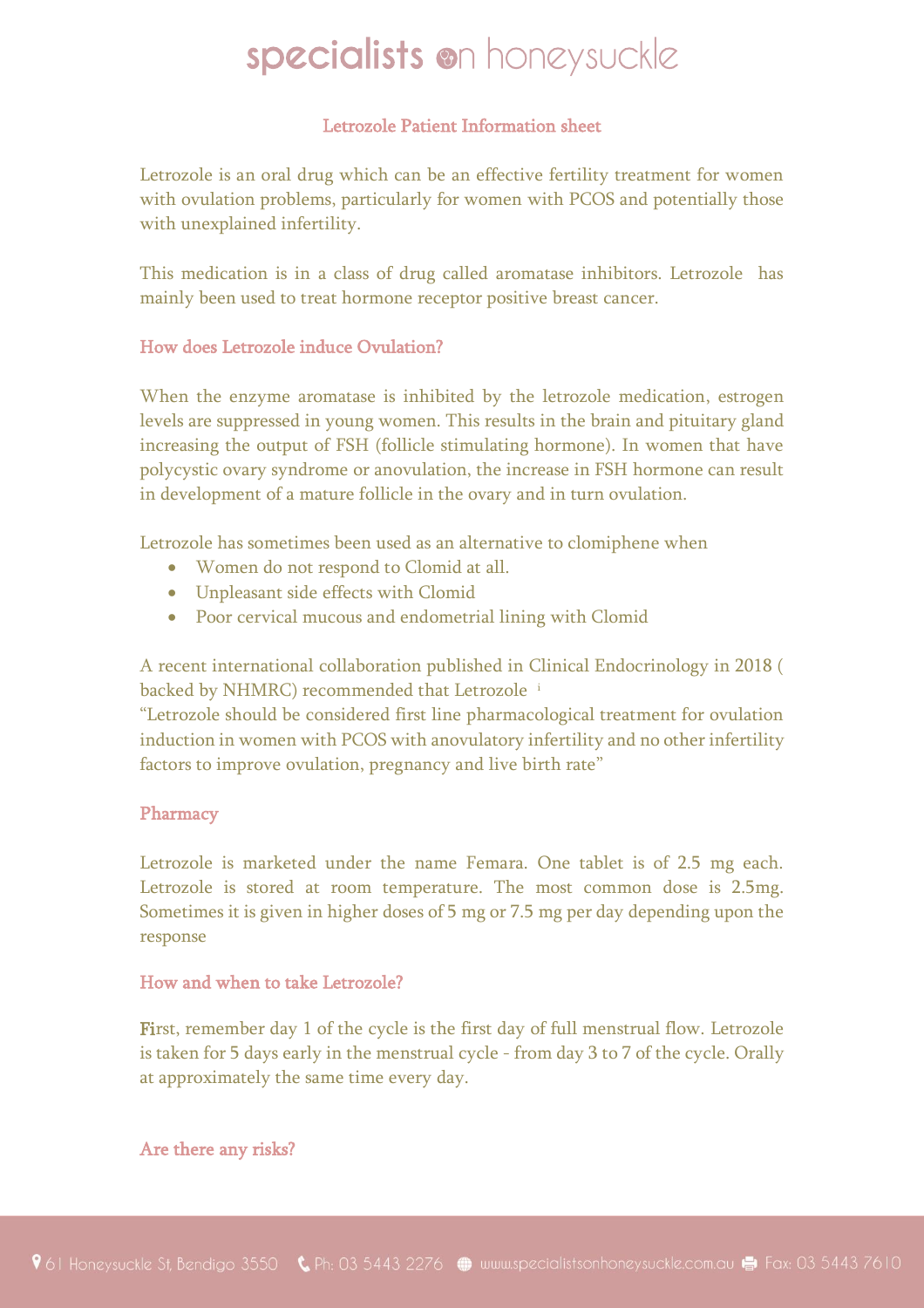Letrozole has not been the drug of choice in the past because of concerns from a 2005 report from some Canadian fertility doctors suggesting a possible higher incidence of birth defects in pregnancies from using letrozole. This study was from a small group of pregnancies and the study has been severely criticized for having an improper design

Letrozole, has a relatively short half-life  $($   $\tilde{ }$  45 hours). It is cleared quickly from the body. It is therefore extremely unlikely that a drug that is given from days  $3 - 7$  of the cycle (at least a week before ovulation) can cause birth defects. It is believed that the drug has cleared from the system before the egg is fertilized. ii

At the 2013 meeting of the American Society for Reproductive Medicine (ASRM), the results of the PPCOS II study were presented. In this study, 750 PCOS women were randomized to receive either letrozole or Clomid for up to 5 treatment cycles. The findings convincingly showed that as compared with clomiphene, letrozole was associated with higher live-birth and ovulation rates among infertile women with the polycystic ovary syndrome. iii

## What are the side effects?

Letrozole works based on its ability reduce estrogen levels. The data on side effects comes from women who have been using letrozole for an extended period of time in order to treat breast cancer. The treatment duration for letrozole is only five days. Side effects are similar to those seen with clomiphene citrate:

- Hot flashes
- Headaches
- Breast tenderness
- Fatigue
- Dizziness
- Bloating
- Night Sweats
- Blurred vision
- Upset stomach
- Difficulty sleeping
- Spotting or unusual menstrual bleeding

## Getting the timing right

If your cycles are 28 days, you will ovulate on day 14, but if your cycles are shorter, 25 days, by subtracting 14 days, you will ovulate on day 11. It is recommended that you have intercourse three or four days prior to, on your ovulation day and just after in order to maximize your likelihood of becoming pregnant There are many ovulation calendars available online which automatically calculate your most fertile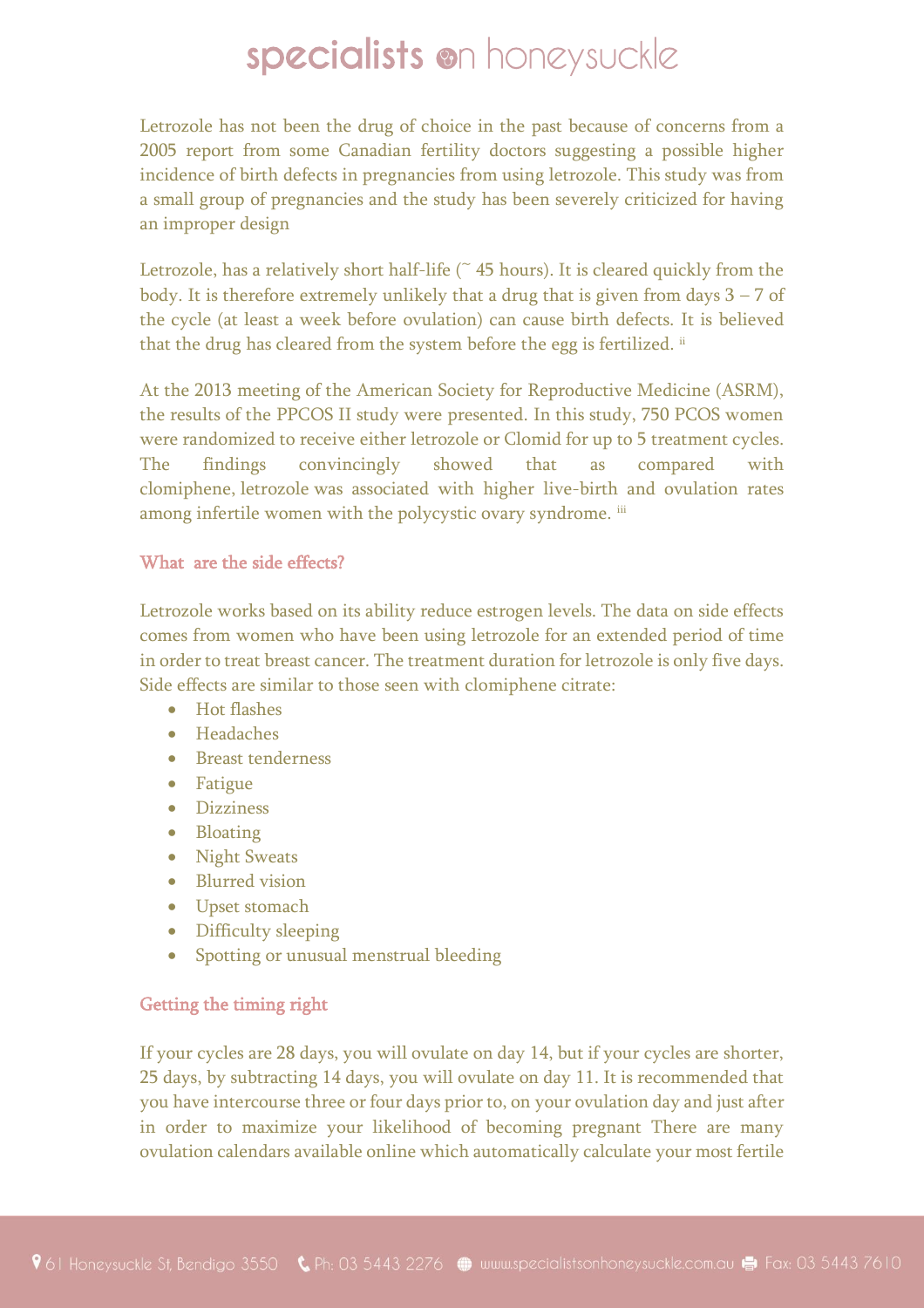days based on your provided dates. try www.babycenter.com.au/tools/ovu/ or www.mydr.com.au/ tools/ovulation Calculation

## How often is enough?

Not having intercourse for five days' increases sperm count but may affect the motility (active movement of the sperm). Having intercourse, more than once a day is probably too much. To be on the safe side, when you are close to ovulating, have intercourse at least every other day, if not every day is probably best.

#### Day 21 Progesterone testing

Please remember to get your blood test done on the 21<sup>st</sup> day of your cycle and phone in to check your results if we have not already contacted you as you may not conceive during the first cycle. Indeed, some patients require a few months of Letrozole treatment and sometimes dosage adjustments are required. We will advise the dose for your upcoming cycle based on the progesterone levels of your previous cycle.

### When should I test for pregnancy?

Most menstrual cycles are approximately 28 days long and ovulation occurs 14 days prior to the onset of menstrual flow. If you are pregnant the menstrual flow will not come unless you are on progesterone tablets for luteal phase support. Test for pregnancy using a home pregnancy test.

If your menstrual period does not come 35 days after your last period and the pregnancy test remains negative consider Primolut withdrawal as advised. Please also contact us if you do become pregnant!

Please remember you may not conceive during the first cycle. Indeed, some patients require a few months of Letrozole treatment and many times dosage adjustments are required.

#### Increase your intake of folic acid

Increasing your intake of folic acid (known as folate in its natural form) before conceiving and for the first three months of pregnancy can reduce the risk of having a baby with neural tube defects, such as spina bifida. Folic acid is readily available in tablet form from pharmacies (at least 0.4–0.5 mg of folic acid each day)

## Warning!